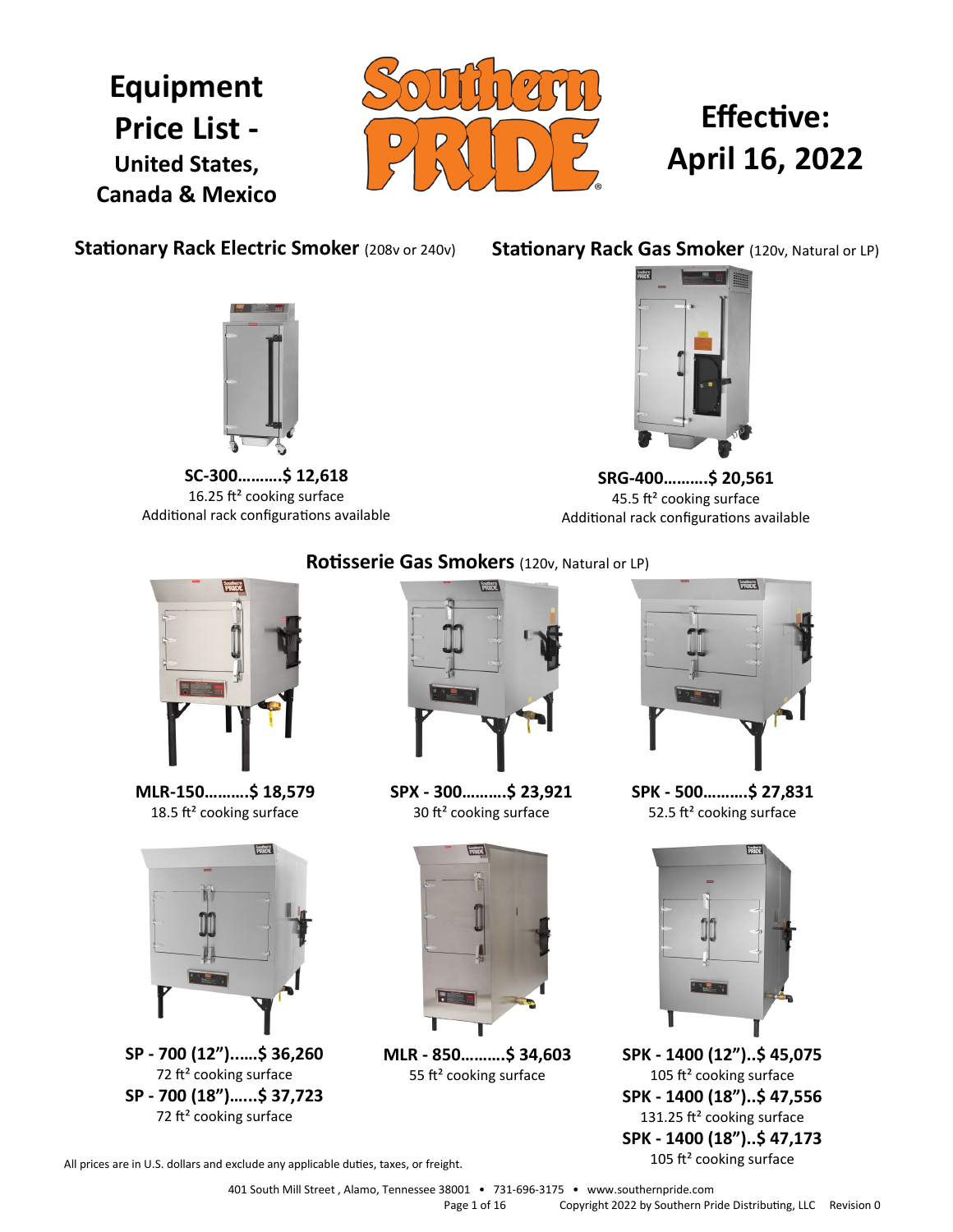For more information on Southern Pride smokers, including specification sheets and Owner's Manuals, visit: [www.southernpride.com](http://www.southernpride.com)

Southern Pride smokers sold in the United States and Canada are ETL listed, commercial cooking appliances whose installation, operation, and maintenance should comply with the instructions in the Owner's Manual, NFPA® 96 and other codes and standards as called out in the Owner's Manual.

For a list of ETL approved smokers go to [www.intertek.com/directories,](http://www.intertek.com/directories) click on ETL Listed Mark Directory and search "Southern Pride."

For more information on NFPA® 96, or to obtain a copy of the latest publication, please contact:



NFPA® 1 Batterymarch Park PO Box 9101 Quincy, MA 02169-7471 www.nfpa.org



401 South Mill Street , Alamo, Tennessee 38001 • 731-696-3175 • www.southernpride.com Page 2 of 16 Copyright 2022 by Southern Pride Distributing, LLC Revision 0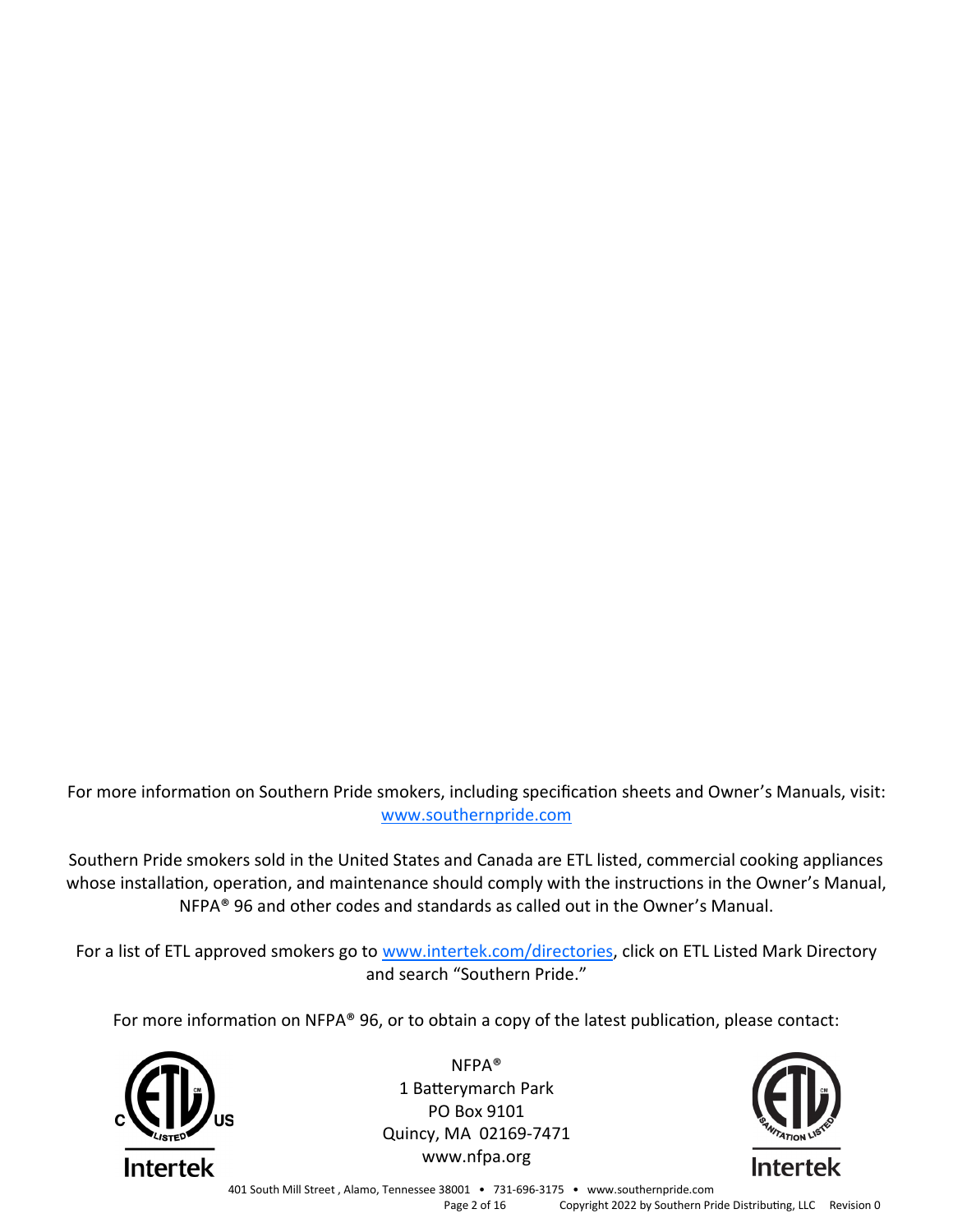# **Model: SC-300**

### **ON THE PURCHASE ORDER THE VOLTAGE (208 OR 240) MUST BE SPECIFIED.**

## **SC-300** Stainless Steel Interior and Exterior Stationary Rack Electric Smoker...........**\$ 12,618**

**STANDARD FEATURES:** 

| Control - Programmable digital cook and hold control (80° to 325°F)(27° to 163°C)<br>$\bullet$<br>Rack slides - (20) rack slides, 1-1/2" (38mm) spacing |     |
|---------------------------------------------------------------------------------------------------------------------------------------------------------|-----|
| Product racks - (5) 18" x 26" (457 x 660mm) nickel chrome plated<br>$\bullet$                                                                           |     |
| Heat source - (2) 2,250 watt main heating elements<br>$\bullet$                                                                                         |     |
| Dual woodchip boxes<br>$\bullet$                                                                                                                        |     |
| <b>OPTIONAL FEATURES (Price based on purchase with smoker):</b>                                                                                         |     |
|                                                                                                                                                         | 263 |
|                                                                                                                                                         | 512 |
|                                                                                                                                                         | 591 |
| Stainless steel product rack upgrade, (5) 18" x 26" (457 x 660mm) (substitution of standard chrome racks) \$                                            | 284 |
| $-OR-$                                                                                                                                                  |     |
|                                                                                                                                                         | 438 |
| $-OR-$                                                                                                                                                  |     |
|                                                                                                                                                         |     |
| ACCESSORIES (See Gas Smoker Accessories, page 11, for accessory descriptions):                                                                          |     |
|                                                                                                                                                         | 430 |
| <b>ADDITIONAL PRODUCT RACKS (price each):</b>                                                                                                           |     |
|                                                                                                                                                         | 37  |
|                                                                                                                                                         | 93  |
|                                                                                                                                                         | 124 |
|                                                                                                                                                         | 241 |
|                                                                                                                                                         |     |
| Common carrier shipping weight (base model) - 380 lbs. (172kg)                                                                                          |     |
| Crated dimensions (base model) - 27"L x 37"W x 67"H (686 x 940 x 1702mm), Class 92.5                                                                    |     |
|                                                                                                                                                         | 60  |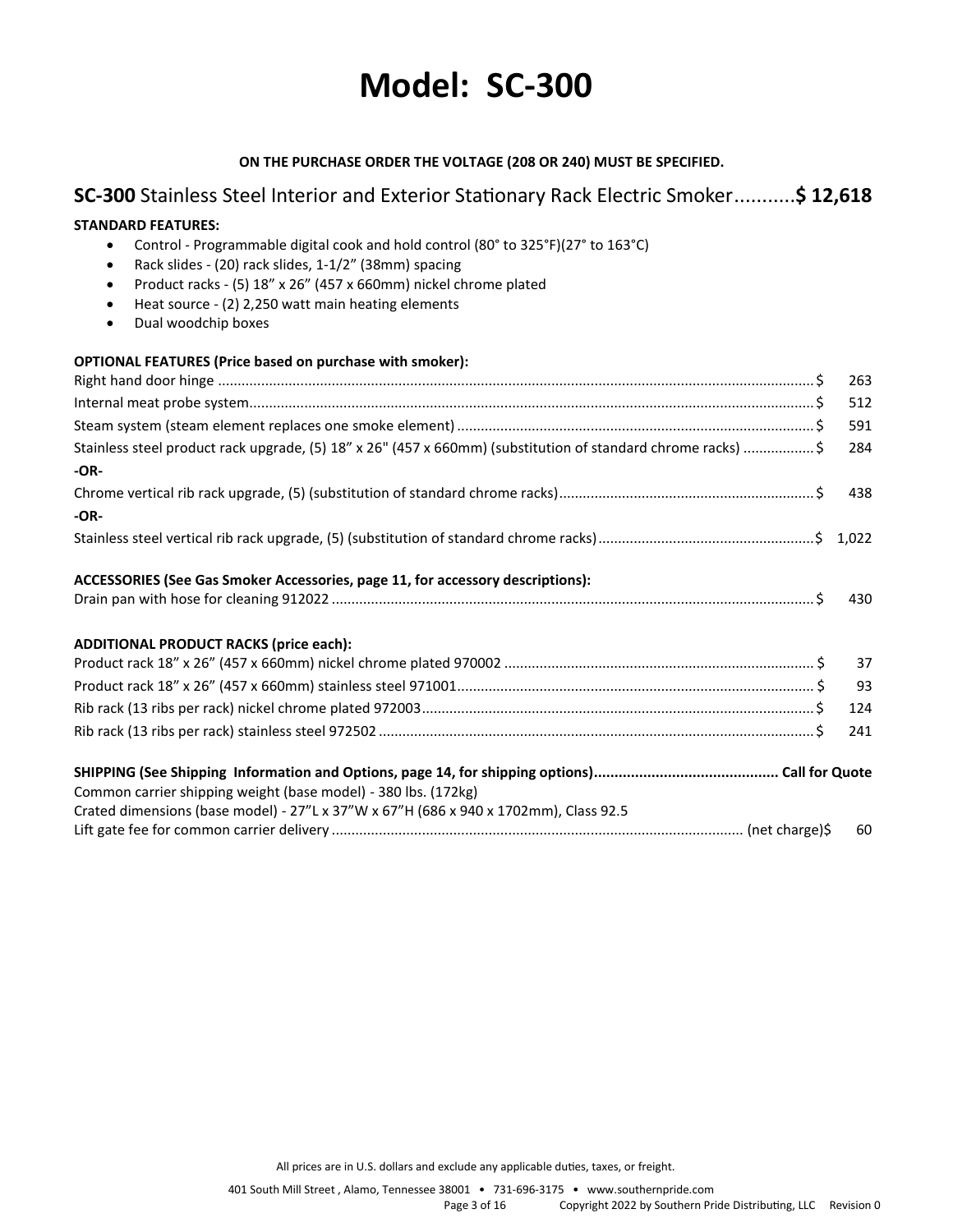## **Model: SRG-400**

## **120 volt AC, 60 hertz, 1-phase**

### **ON THE PURCHASE ORDER THE GAS TYPE (NATURAL OR LP) MUST BE SPECIFIED.**

## **SRG-400** Stainless Steel Interior and Exterior Stationary Rack Gas Smoker..............**\$ 20,561 STANDARD FEATURES:**  • Control - Programmable digital cook and hold control with preset menu selection (140° to 325°F)(60° to 163°C) • Rack slides - (27) rack slides, 1-1/2" (38mm) spacing • Product racks - (14) 18" x 26" (457 x 660mm) nickel chrome plated • Heat source - 65,000 BTU (19KW) burner with electronic pilot **OPTIONAL FEATURES (Price based on purchase with smoker):** Glass product display door upgrade ................................................................................................................................... \$ 559 Trailer mount legs (required for trailer mounting to customer supplied trailer) ............................................................... \$ 340 Stainless steel product rack upgrade, (14) 18" x 26"(457 x 660mm)(substitution of standard chrome racks).................. \$ 794 **-OR-** (7) nickel chrome vertical rib racks (substitution of standard chrome racks) .................................................................... \$ 356 **-OR-** (7) stainless steel vertical rib racks (substitution of standard chrome racks).....................................................................\$ 1,175 **ACCESSORIES (See Gas Smoker Accessories, page 11, for accessory descriptions):** Drain pan with hose for cleaning 912022 ........................................................................................................................... \$ 430 **ADDITIONAL PRODUCT RACKS (price each):** Product rack 18" x 26" (457 x 660mm) nickel chrome plated 970002 ................................................................................ \$ 37 Product rack 18" x 26" (457 x 660mm) stainless steel 971001............................................................................................ \$ 93 Rib rack (13 ribs per rack) nickel chrome plated 972003.....................................................................................................\$ 124 Rib rack (13 ribs per rack) stainless steel 972502 ................................................................................................................\$ 241 **SHIPPING (See Shipping Information and Options, page 14, for shipping options)............................................. Call for Quote** Common carrier shipping weight (base model) - 1,005 lbs (456kg) Crated dimensions (base model) - 57"L x 48"W x 87"H (1448 x 1219 x 2210mm), Class 125 Industrial cardboard carton and pallet packaging required for common carrier delivery ............................. (net charge)\$ 502 Lift gate fee for common carrier delivery ........................................................................................................(net charge)\$ 60

**Southern Pride is prohibited from providing factory installation of smokers on customer supplied trailers.**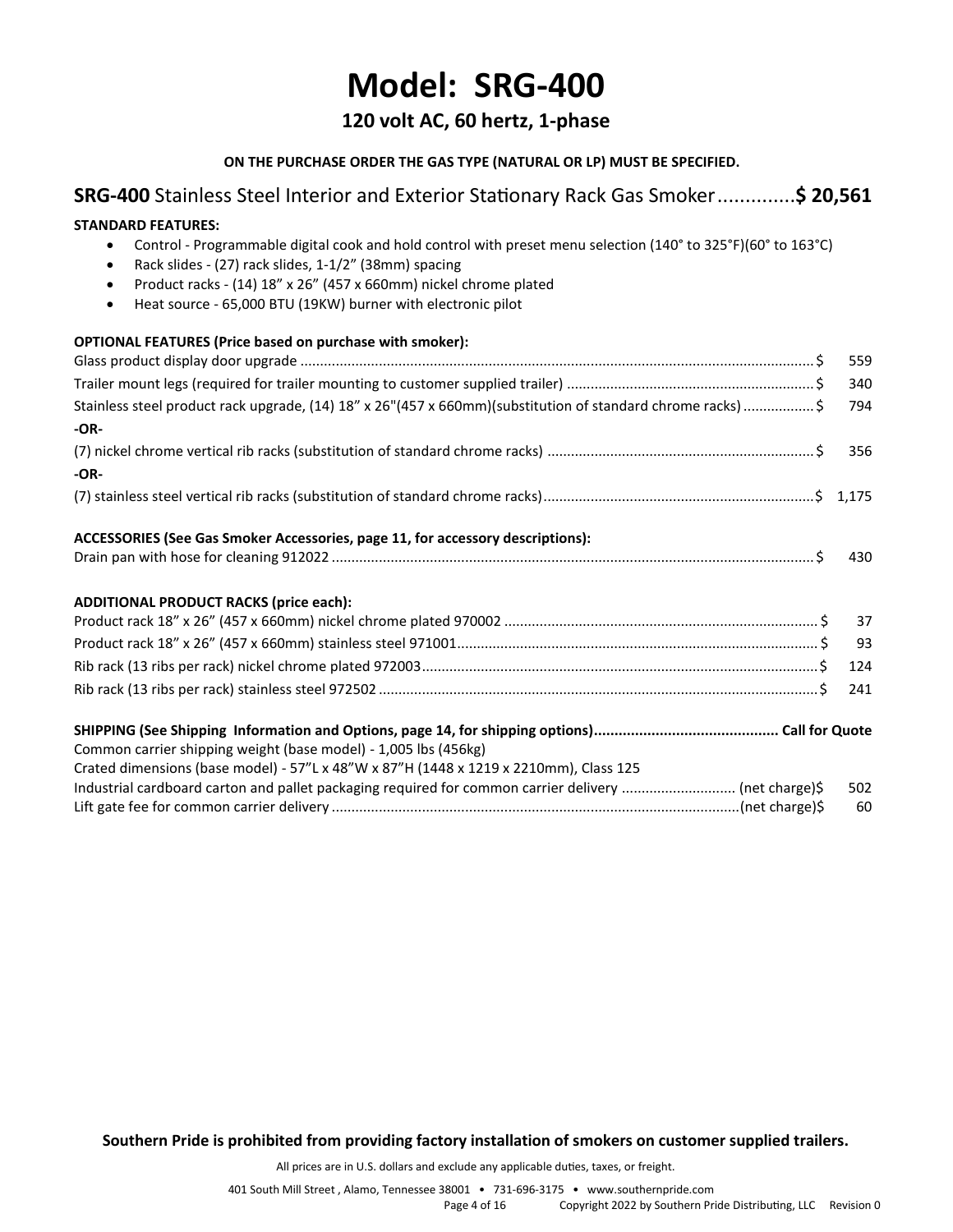## **Model: MLR-150**

## **120 volt AC, 60 hertz, 1-phase**

### **ON THE PURCHASE ORDER THE GAS TYPE (NATURAL OR LP) AND FLUE LOCATION (FRONT OR REAR) MUST BE SPECIFIED.**

## **MLR-150** Stainless Steel Interior and Exterior Rotisserie Gas Smoker......................**\$ 18,579**

#### **STANDARD FEATURES:**

- Control Digital thermostat (allows for cook temperature selection only, 140° to 325°F (60° to 163°C))
- Rack hangers (4) 3-tier, 2-1/2" (64mm) spacing, hanger assemblies
- Product racks (12) 10" x 22" (254 x 559mm) nickel chrome plated
- Heat source 65,000 BTU (19KW) burner with electronic pilot

#### **OPTIONAL FEATURES (Price based on purchase with smoker):**

| Mirror image (left side - firebox and drain; right side - drive system and service bay, product loading door hinges) \$ 873 |  |
|-----------------------------------------------------------------------------------------------------------------------------|--|
|                                                                                                                             |  |
|                                                                                                                             |  |
|                                                                                                                             |  |
| Stainless steel product rack upgrade, (12) 10" x 22"(254 x 559mm)(substitution of standard chrome racks) \$ 440             |  |

### **ACCESSORIES (See Gas Smoker Accessories, page 11, for accessory descriptions):**

| MLR series VSP eyebrow hood system (see VSP Series, page 13, for standard features and options) 597064 \$ 8,765   |  |
|-------------------------------------------------------------------------------------------------------------------|--|
|                                                                                                                   |  |
|                                                                                                                   |  |
|                                                                                                                   |  |
|                                                                                                                   |  |
|                                                                                                                   |  |
|                                                                                                                   |  |
|                                                                                                                   |  |
|                                                                                                                   |  |
| MLR-150 rail trailer (see Rail Trailer Packages and Options, page 12, for standard features and options) \$ 4,573 |  |

#### **ADDITIONAL PRODUCT RACKS (price each):**

|                                                                                                                         | - 71 |
|-------------------------------------------------------------------------------------------------------------------------|------|
| Modular stainless steel rib rack (holds 4 slabs vertically, or inverts to hold 1 ham) (smoker can hold 8) 972512  \$ 50 |      |
|                                                                                                                         |      |
| Common carrier shipping weight (base model) - 875 lbs (397kg)                                                           |      |

**Southern Pride is prohibited from providing factory installation of smokers on customer supplied trailers.**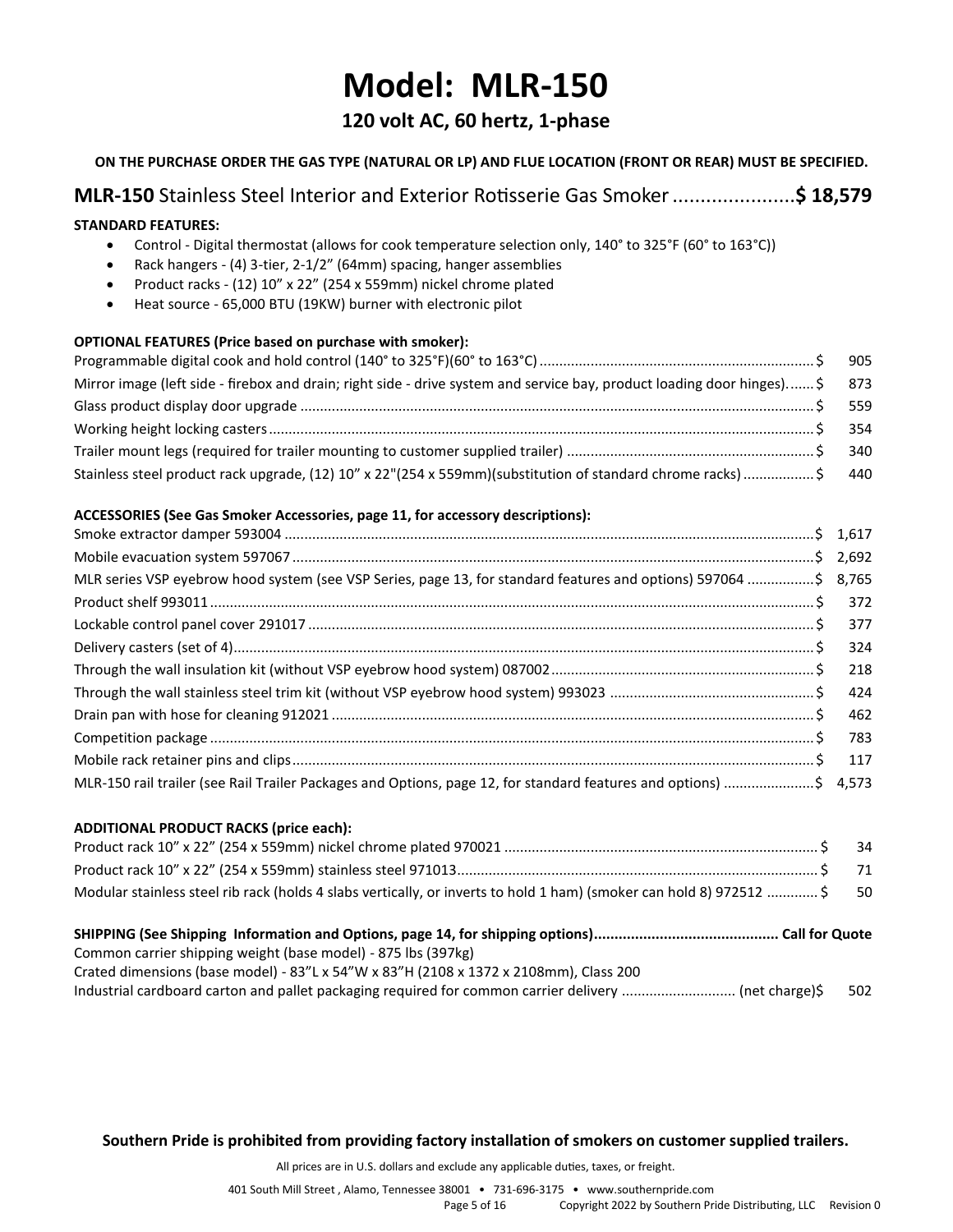## **Model: SPX-300**

## **120 volt AC, 60 hertz, 1-phase**

### **ON THE PURCHASE ORDER THE GAS TYPE (NATURAL OR LP) AND FLUE LOCATION (FRONT OR REAR) MUST BE SPECIFIED.**

## **SPX-300** Stainless Steel Interior and Exterior Rotisserie Gas Smoker .......................**\$ 23,921**

#### **STANDARD FEATURES:**

- Control Digital thermostat (allows for cook temperature selection only, 140° to 325°F (60° to 163°C))
- Rack hangers (4) 3-tier, 3-1/2" (89mm) spacing, hanger assemblies
- Product racks (12) 12" x 30" (305 x 762mm) nickel chrome plated
- Heat source 75,000 BTU (22KW) burner with electronic pilot

#### **OPTIONAL FEATURES (Price based on purchase with smoker):**

| Stainless steel product rack upgrade, (12) 12" x 30"(305 x 762mm)(substitution of standard chrome racks) \$ 453 |  |
|-----------------------------------------------------------------------------------------------------------------|--|

#### **ACCESSORIES (See Gas Smoker Accessories, page 11, for accessory descriptions):**

| SPX series VSP eyebrow hood system (see VSP Series, page 13, for standard features and options) 597011 \$ 8,908  |  |
|------------------------------------------------------------------------------------------------------------------|--|
|                                                                                                                  |  |
|                                                                                                                  |  |
|                                                                                                                  |  |
|                                                                                                                  |  |
|                                                                                                                  |  |
|                                                                                                                  |  |
|                                                                                                                  |  |
| SPX-300 rail trailer (see Rail Trailer Packages and Options, page 12, for standard features and options)\$ 4,586 |  |

#### **ADDITIONAL PRODUCT RACKS (price each):**

|                                                                                                                         | 43  |
|-------------------------------------------------------------------------------------------------------------------------|-----|
|                                                                                                                         | -80 |
| Modular stainless steel rib rack (holds 5 slabs vertically, or inverts to hold 1 ham) (smoker can hold 8) 972511  \$ 50 |     |
|                                                                                                                         |     |
|                                                                                                                         |     |
| Common carrier shipping weight (base model) - 1,150 lbs (522kg)                                                         |     |
| Crated dimensions (base model) - 90"L x 67"W x 82"H (2286 x 1702 x 2083mm), Class 200                                   |     |

**Southern Pride is prohibited from providing factory installation of smokers on customer supplied trailers.**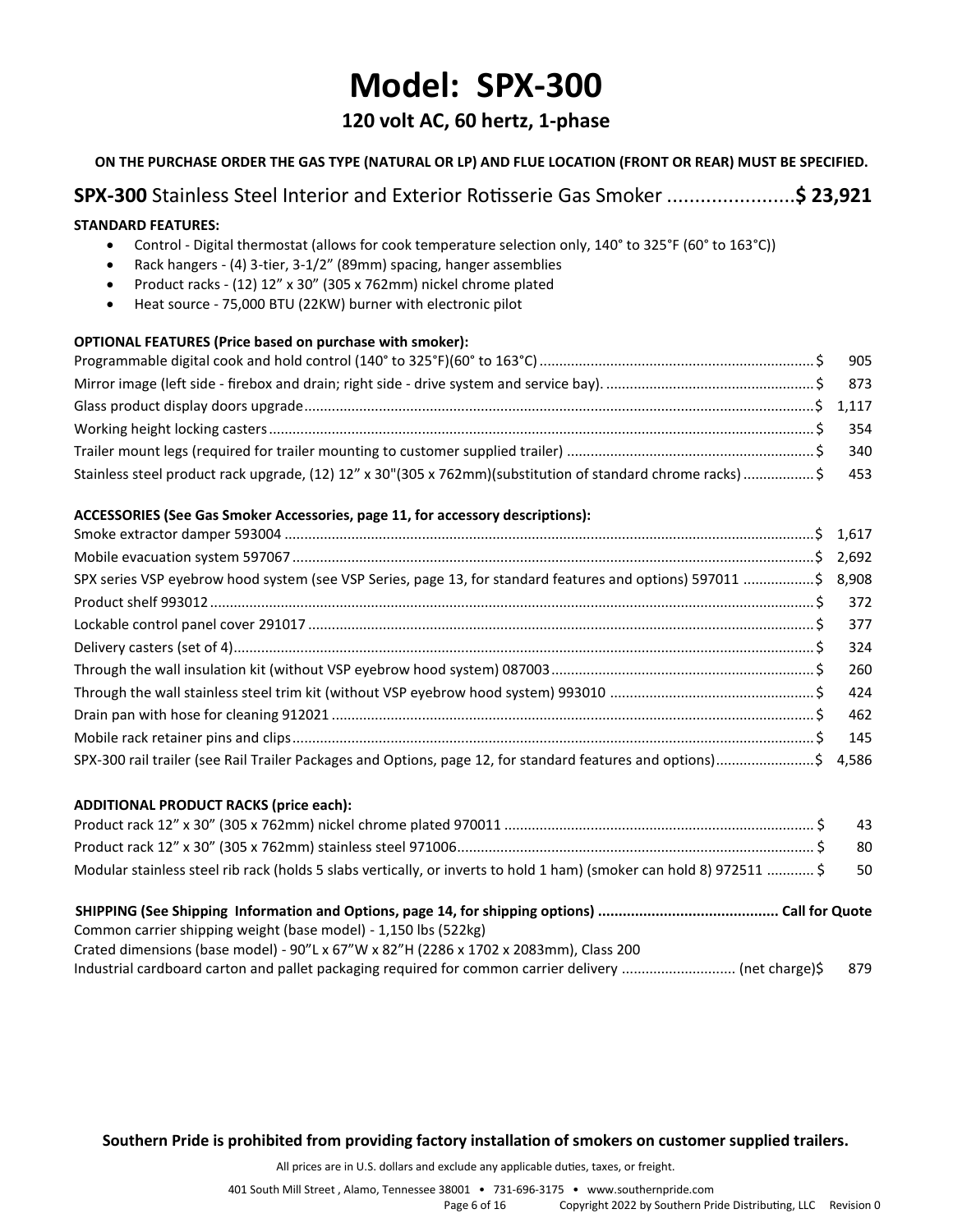## **Model: SPK-500**

## **120 volt AC, 60 hertz, 1-phase**

### **ON THE PURCHASE ORDER THE GAS TYPE (NATURAL OR LP) AND FLUE LOCATION (FRONT OR REAR) MUST BE SPECIFIED.**

## **SPK-500** Stainless Steel Interior and Exterior Rotisserie Gas Smoker .......................**\$ 27,831**

#### **STANDARD FEATURES:**

- Control Digital thermostat (allows for cook temperature selection only, 140° to 325°F (60° to 163°C))
- Rack hangers (5) 3-tier, 3-1/2" (89mm) spacing, hanger assemblies
- Product racks (15) 12" x 42" (305 x 1067mm) nickel chrome plated
- Heat source 75,000 BTU (22KW) burner with electronic pilot

#### **OPTIONAL FEATURES (Price based on purchase with smoker):**

| Stainless steel product rack upgrade, (15) 12" x 42"(305 x 1067mm)(substitution of standard chrome racks)\$ 903 |  |
|-----------------------------------------------------------------------------------------------------------------|--|

#### **ACCESSORIES (See Gas Smoker Accessories, page 11, for accessory descriptions):**

| SPK series VSP eyebrow hood system (see VSP Series, page 13, for standard features and options) 597012 \$ 9,048  |  |
|------------------------------------------------------------------------------------------------------------------|--|
|                                                                                                                  |  |
|                                                                                                                  |  |
|                                                                                                                  |  |
|                                                                                                                  |  |
|                                                                                                                  |  |
|                                                                                                                  |  |
|                                                                                                                  |  |
| SPK-500 rail trailer (see Rail Trailer Packages and Options, page 12, for standard features and options)\$ 4,895 |  |

#### **ADDITIONAL PRODUCT RACKS (price each):**

| Modular stainless steel rib rack (holds 5 slabs vertically, or inverts to hold 1 ham) (smoker can hold 20) 972511  \$ 50 |  |
|--------------------------------------------------------------------------------------------------------------------------|--|
|                                                                                                                          |  |
|                                                                                                                          |  |
| Common carrier shipping weight (base model) - 1,480 lbs (671kg)                                                          |  |
| Crated dimensions (base model) - 92"L x 80"W x 84"H (2337 x 2032 x 2134mm), Class 200                                    |  |

**Southern Pride is prohibited from providing factory installation of smokers on customer supplied trailers.**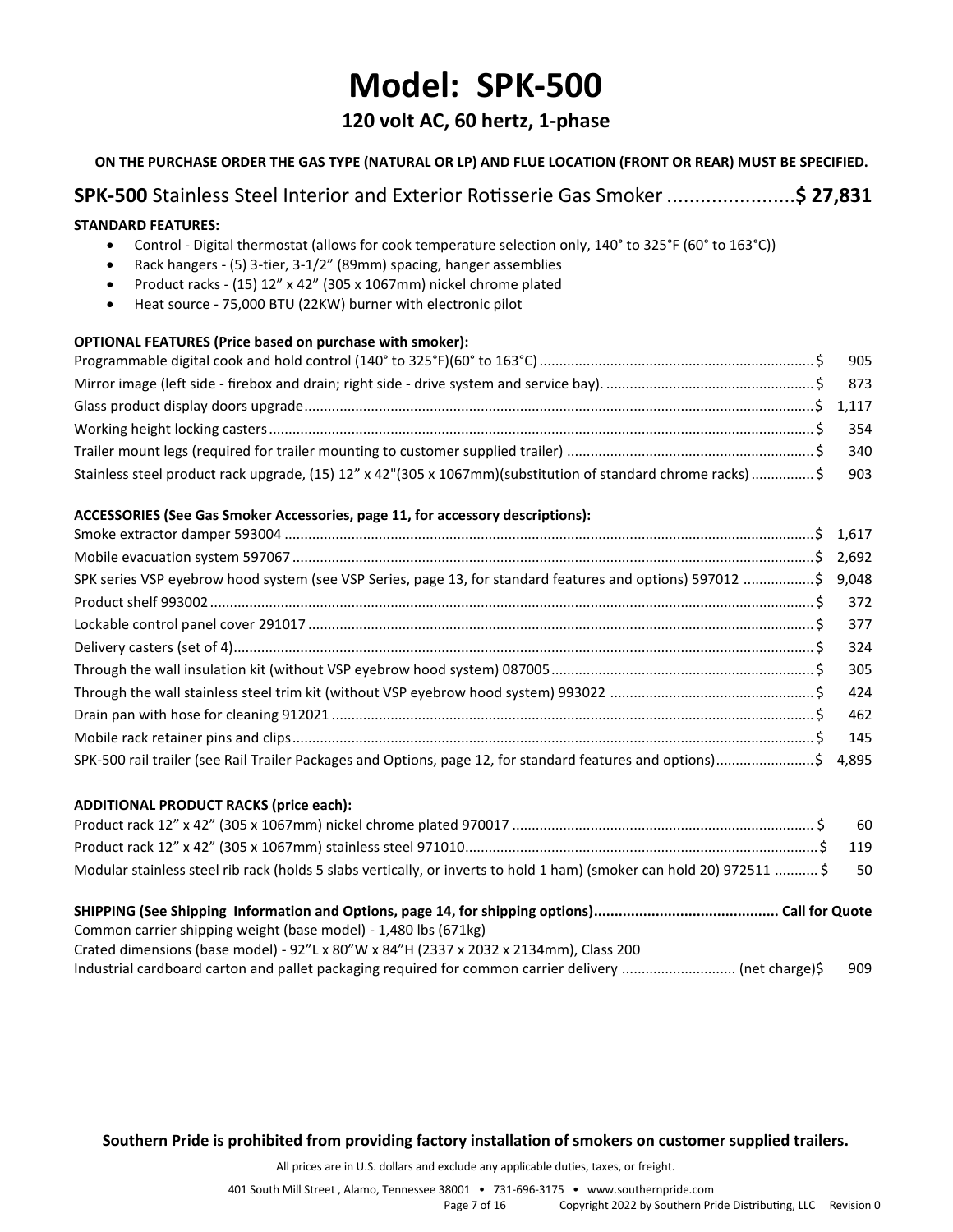## **Model: SP-700**

## **120 volt AC, 60 hertz, 1-phase**

| ON THE PURCHASE ORDER THE GAS TYPE (NATURAL OR LP) AND FLUE LOCATION (FRONT OR REAR) MUST BE SPECIFIED.                                                                                                                                                                                                                                                                      |       |
|------------------------------------------------------------------------------------------------------------------------------------------------------------------------------------------------------------------------------------------------------------------------------------------------------------------------------------------------------------------------------|-------|
| SP-700 Stainless Steel Interior and Exterior Rotisserie Gas Smoker \$ 36,260                                                                                                                                                                                                                                                                                                 |       |
| <b>STANDARD FEATURES:</b><br>Control - Digital thermostat (allows for cook temperature selection only, 140° to 325°F (60° to 163°C))<br>Rack hangers - (6) 3-tier, 3-1/2" (89mm) spacing, hanger assemblies<br>Product racks - (18) 12" x 48" (305 x 1219mm) nickel chrome plated<br>$\bullet$<br>Heat source - 150,000 BTU (44KW) burner with electronic pilot<br>$\bullet$ |       |
| OPTIONAL FEATURES (Price based on purchase with smoker):                                                                                                                                                                                                                                                                                                                     |       |
|                                                                                                                                                                                                                                                                                                                                                                              | 905   |
|                                                                                                                                                                                                                                                                                                                                                                              | 873   |
|                                                                                                                                                                                                                                                                                                                                                                              |       |
|                                                                                                                                                                                                                                                                                                                                                                              | 354   |
|                                                                                                                                                                                                                                                                                                                                                                              | 340   |
| Stainless steel product rack upgrade, (18) 12" x 48"(305 x 1219mm)(substitution of standard chrome racks)\$<br>$-OR-$                                                                                                                                                                                                                                                        | 1,212 |
| 1463 18" rack system - (12) 18"x 48" product racks on 4 - 3 tier rack hangers with 4-1/2" rack spacing\$ 1,463                                                                                                                                                                                                                                                               |       |
| 457mm rack system - (12) 457 x 1219mm product racks on 4 - 3 tier rack hangers with 114mm rack spacing                                                                                                                                                                                                                                                                       |       |
| Stainless steel product rack upgrade, (12) 18" x 48"(457 x 1219mm)(substitution of standard chrome racks) \$ 1,701                                                                                                                                                                                                                                                           |       |
| ACCESSORIES (See Gas Smoker Accessories, page 11, for accessory descriptions):                                                                                                                                                                                                                                                                                               |       |
|                                                                                                                                                                                                                                                                                                                                                                              |       |
|                                                                                                                                                                                                                                                                                                                                                                              |       |
| SP series VSP eyebrow hood system (see VSP Series, page 13, for standard features and options) 597068 \$ 9,155                                                                                                                                                                                                                                                               |       |
|                                                                                                                                                                                                                                                                                                                                                                              | 372   |
|                                                                                                                                                                                                                                                                                                                                                                              | 377   |
|                                                                                                                                                                                                                                                                                                                                                                              | 324   |
|                                                                                                                                                                                                                                                                                                                                                                              | 349   |
|                                                                                                                                                                                                                                                                                                                                                                              | 593   |
|                                                                                                                                                                                                                                                                                                                                                                              | 462   |
|                                                                                                                                                                                                                                                                                                                                                                              | 176   |
|                                                                                                                                                                                                                                                                                                                                                                              | 125   |
| SP-700 rail trailer (see Rail Trailer Packages and Options, page 12, for standard features and options)\$ 6,458                                                                                                                                                                                                                                                              |       |
| <b>ADDITIONAL PRODUCT RACKS (price each):</b>                                                                                                                                                                                                                                                                                                                                | 64    |
|                                                                                                                                                                                                                                                                                                                                                                              | 132   |
|                                                                                                                                                                                                                                                                                                                                                                              | 89    |
|                                                                                                                                                                                                                                                                                                                                                                              | 231   |
| Modular stainless steel rib rack (holds 5 slabs vertically, or inverts to hold 1 ham) (smoker can hold 36) 972511  \$                                                                                                                                                                                                                                                        | 50    |
|                                                                                                                                                                                                                                                                                                                                                                              |       |
| Common carrier shipping weight (base model) - 2,000 lbs (907kg)                                                                                                                                                                                                                                                                                                              |       |
| Crated dimensions (base model) - 106"L x 81"W x 87"H (2692 x 2057 x 2210mm), Class 200                                                                                                                                                                                                                                                                                       |       |
|                                                                                                                                                                                                                                                                                                                                                                              |       |
| Southern Pride is prohibited from providing factory installation of smokers on customer supplied trailers.                                                                                                                                                                                                                                                                   |       |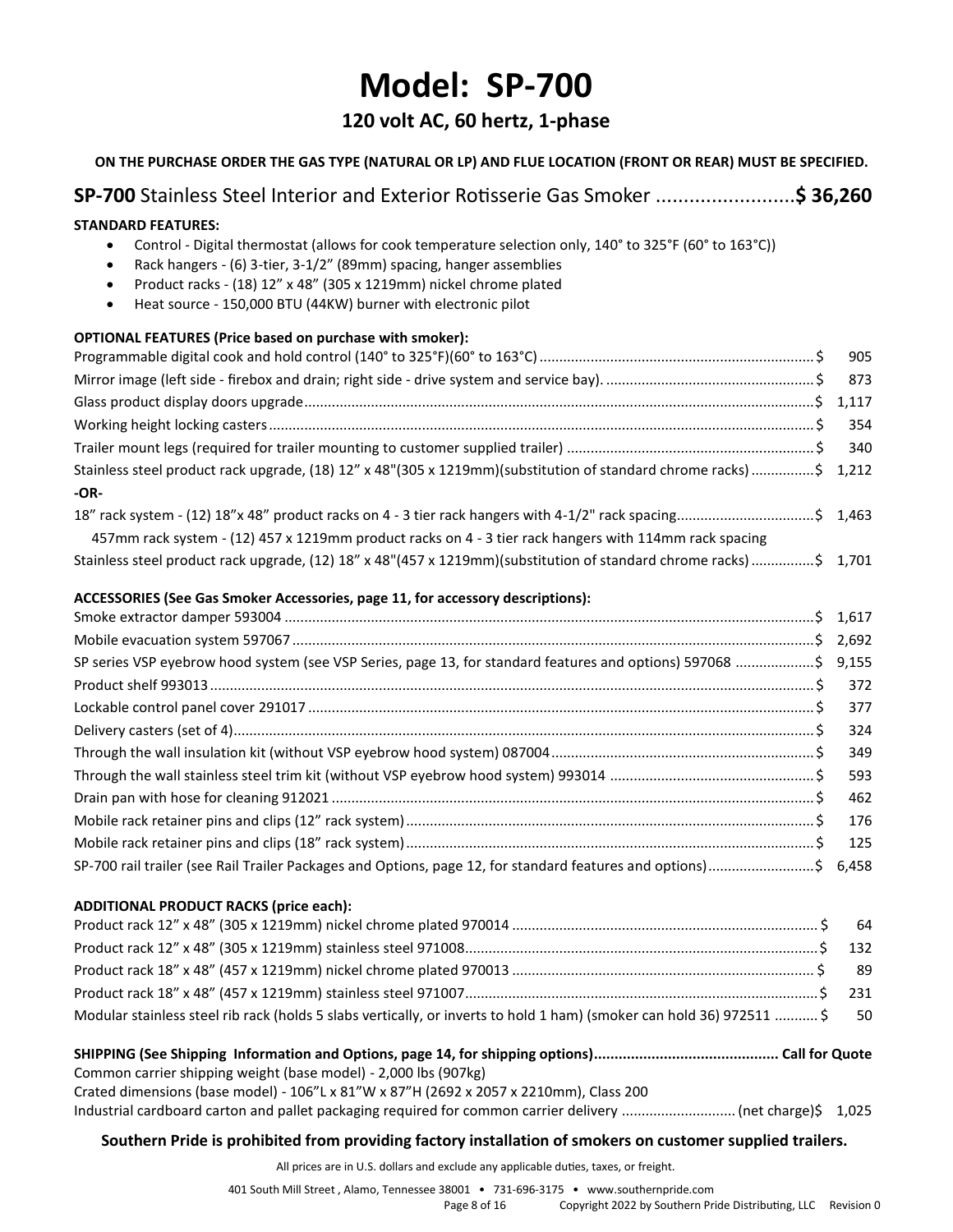## **Model: MLR-850**

## **120 volt AC, 60 hertz, 1-phase**

### **ON THE PURCHASE ORDER THE GAS TYPE (NATURAL OR LP) AND FLUE LOCATION (FRONT OR REAR) MUST BE SPECIFIED.**

## **MLR-850** Stainless Steel Interior and Exterior Rotisserie Gas Smoker......................**\$ 34,603**

#### **STANDARD FEATURES:**

- Control Digital thermostat (allows for cook temperature selection only, 140° to 325°F (60° to 163°C))
- Rack hangers (4) 5-tier, 3-1/2" (89mm) spacing, hanger assemblies
- Product racks (20) 18" x 22" (457 x 559mm) nickel chrome plated
- Heat source 125,000 BTU (37KW) burner with electronic pilot

#### **OPTIONAL FEATURES (Price based on purchase with smoker):**

| Mirror image (left side - firebox and drain; right side - drive system and service bay, product loading door hinges)\$ 873 |  |
|----------------------------------------------------------------------------------------------------------------------------|--|
|                                                                                                                            |  |
|                                                                                                                            |  |
| Stainless steel product rack upgrade, (20) 18" x 22"(457 x 559mm)(substitution of standard chrome racks) \$ 2,599          |  |

#### **ACCESSORIES (See Gas Smoker Accessories, page 11, for accessory descriptions):**

| MLR series VSP eyebrow hood system (see VSP Series, page 13, for standard features and options) 597064 \$ 8,765 |  |
|-----------------------------------------------------------------------------------------------------------------|--|
|                                                                                                                 |  |
|                                                                                                                 |  |
|                                                                                                                 |  |
|                                                                                                                 |  |
|                                                                                                                 |  |
|                                                                                                                 |  |

#### **ADDITIONAL PRODUCT RACKS (price each):**

|                                                                                                                       | -80  |
|-----------------------------------------------------------------------------------------------------------------------|------|
|                                                                                                                       |      |
| Modular stainless steel rib rack (holds 5 slabs vertically, or inverts to hold 1 ham) (smoker can hold 12) 972511  \$ | - 50 |

| Common carrier shipping weight (base model) - 1,875 lbs (850kg)                                            |  |
|------------------------------------------------------------------------------------------------------------|--|
| Crated dimensions (base model) - 110"L x 61"W x 85"H (2794 x 1549 x 2159mm), Class 125                     |  |
| Industrial cardboard carton and pallet packaging required for common carrier delivery  (net charge)\$1,025 |  |

**Southern Pride is prohibited from providing factory installation of smokers on customer supplied trailers.**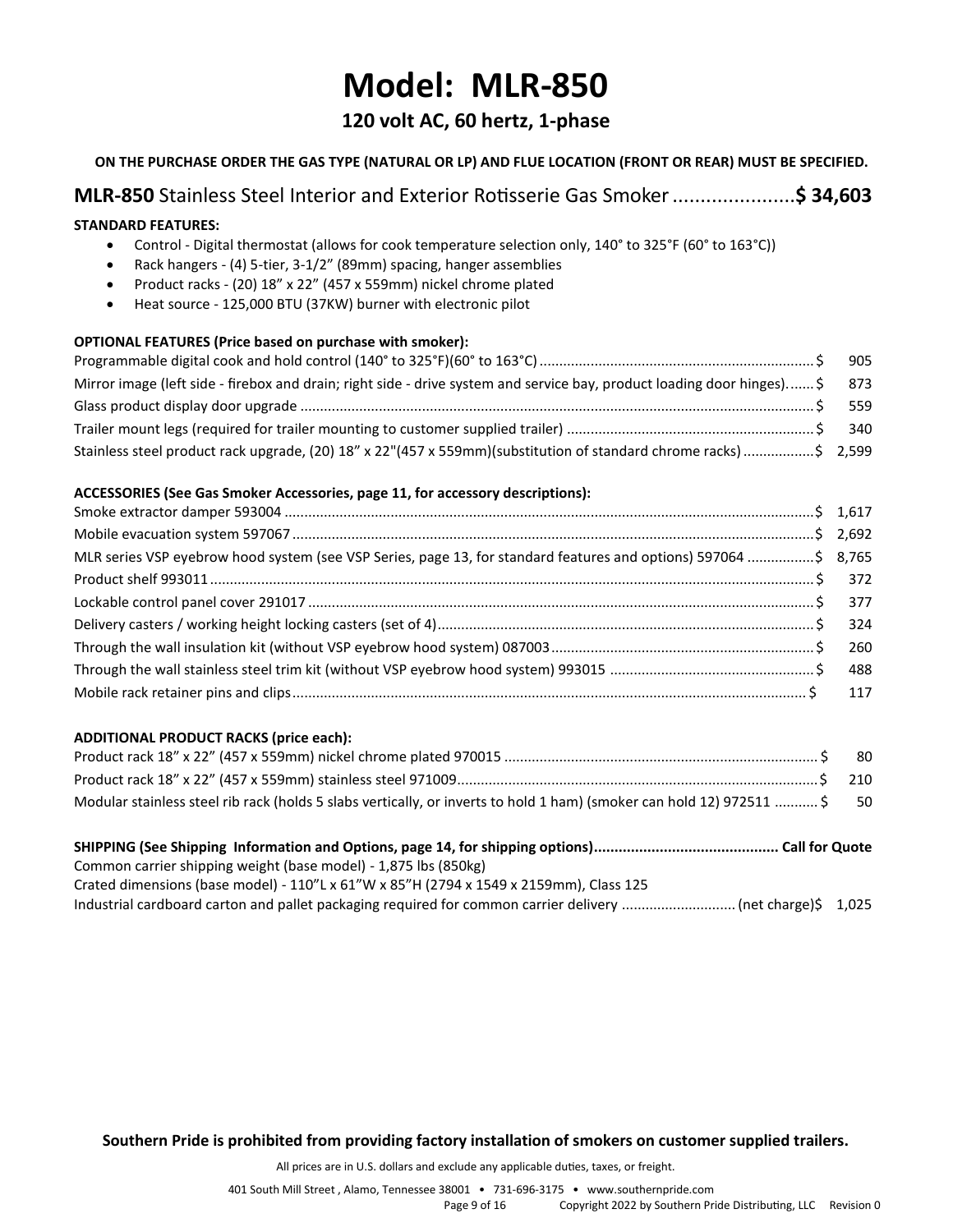## **Model: SPK-1400**

## **120 volt AC, 60 hertz, 1-phase**

| ON THE PURCHASE ORDER THE GAS TYPE (NATURAL OR LP) AND FLUE LOCATION (FRONT OR REAR) MUST BE SPECIFIED.                                                                                                                                                                                                                                                                                                |       |
|--------------------------------------------------------------------------------------------------------------------------------------------------------------------------------------------------------------------------------------------------------------------------------------------------------------------------------------------------------------------------------------------------------|-------|
| <b>SPK-1400</b> Stainless Steel Interior and Exterior Rotisserie Gas Smoker \$ 45,075                                                                                                                                                                                                                                                                                                                  |       |
| <b>STANDARD FEATURES:</b><br>Control - Digital thermostat (allows for cook temperature selection only, 140° to 325°F (60° to 163°C))<br>$\bullet$<br>Rack hangers - (6) 5-tier, 3-1/2" (89mm) spacing, hanger assemblies<br>$\bullet$<br>Product racks - (30) 12" x 42" (305 x 1067mm) nickel chrome plated<br>$\bullet$<br>Heat source - 150,000 BTU (44KW) burner with electronic pilot<br>$\bullet$ |       |
| OPTIONAL FEATURES (Price based on purchase with smoker):                                                                                                                                                                                                                                                                                                                                               |       |
|                                                                                                                                                                                                                                                                                                                                                                                                        | 905   |
| Mirror image (left side - firebox and drain; right side - gear motor, burner and utility connections)\$                                                                                                                                                                                                                                                                                                | 873   |
|                                                                                                                                                                                                                                                                                                                                                                                                        |       |
|                                                                                                                                                                                                                                                                                                                                                                                                        | 340   |
| Stainless steel product rack upgrade, (30) 12" x 42"(305 x 1067mm)(substitution of standard chrome racks)\$<br>$-OR-$                                                                                                                                                                                                                                                                                  | 1,808 |
| 18" rack system - (25) 18"x 42" product racks on 5 - 5 tier rack hangers with 3-1/2" rack spacing\$ 2,481<br>457mm rack system - (25) 457 x 1067mm product racks on 5 - 5 tier rack hangers with 89mm rack spacing                                                                                                                                                                                     |       |
| Stainless steel product rack upgrade, (25) 18" x 42"(457 x 1067mm)(substitution of standard chrome racks) \$ 3,515                                                                                                                                                                                                                                                                                     |       |
| $-OR-$                                                                                                                                                                                                                                                                                                                                                                                                 |       |
| 18" rack system - (20) 18"x 42" product racks on 5 - 4 tier rack hangers with 4-11/16" rack spacing\$ 2,098                                                                                                                                                                                                                                                                                            |       |
| 457mm rack system - (20) 457 x 1067mm product racks on 5 - 4 tier rack hangers with 119mm spacing                                                                                                                                                                                                                                                                                                      |       |
| Stainless steel product rack upgrade, (20) 18" x 42"(457 x 1067mm)(substitution of standard chrome racks) \$ 2,811                                                                                                                                                                                                                                                                                     |       |
| ACCESSORIES (See Gas Smoker Accessories, page 11, for accessory descriptions):                                                                                                                                                                                                                                                                                                                         |       |
|                                                                                                                                                                                                                                                                                                                                                                                                        |       |
|                                                                                                                                                                                                                                                                                                                                                                                                        | 2,692 |
| SPK series VSP eyebrow hood system (see VSP Series, page 13, for standard features and options) 597012 \$                                                                                                                                                                                                                                                                                              | 9,048 |
|                                                                                                                                                                                                                                                                                                                                                                                                        | 372   |
|                                                                                                                                                                                                                                                                                                                                                                                                        | 377   |
|                                                                                                                                                                                                                                                                                                                                                                                                        | 324   |
|                                                                                                                                                                                                                                                                                                                                                                                                        | 392   |
|                                                                                                                                                                                                                                                                                                                                                                                                        | 593   |
|                                                                                                                                                                                                                                                                                                                                                                                                        | 176   |
|                                                                                                                                                                                                                                                                                                                                                                                                        | 151   |

### **ADDITIONAL PRODUCT RACKS (price each):**

| Modular stainless steel rib rack (holds 5 slabs vertically, or inverts to hold 1 ham) (smoker can hold 36) 972511  \$ 50 |  |
|--------------------------------------------------------------------------------------------------------------------------|--|
|                                                                                                                          |  |

**SHIPPING (See Shipping Information and Options, page 14, for shipping options)............................................. Call for Quote** Shipping weight (base model) - 2,400 lbs (1089kg), Common carrier delivery NOT available.

**Southern Pride is prohibited from providing factory installation of smokers on customer supplied trailers.**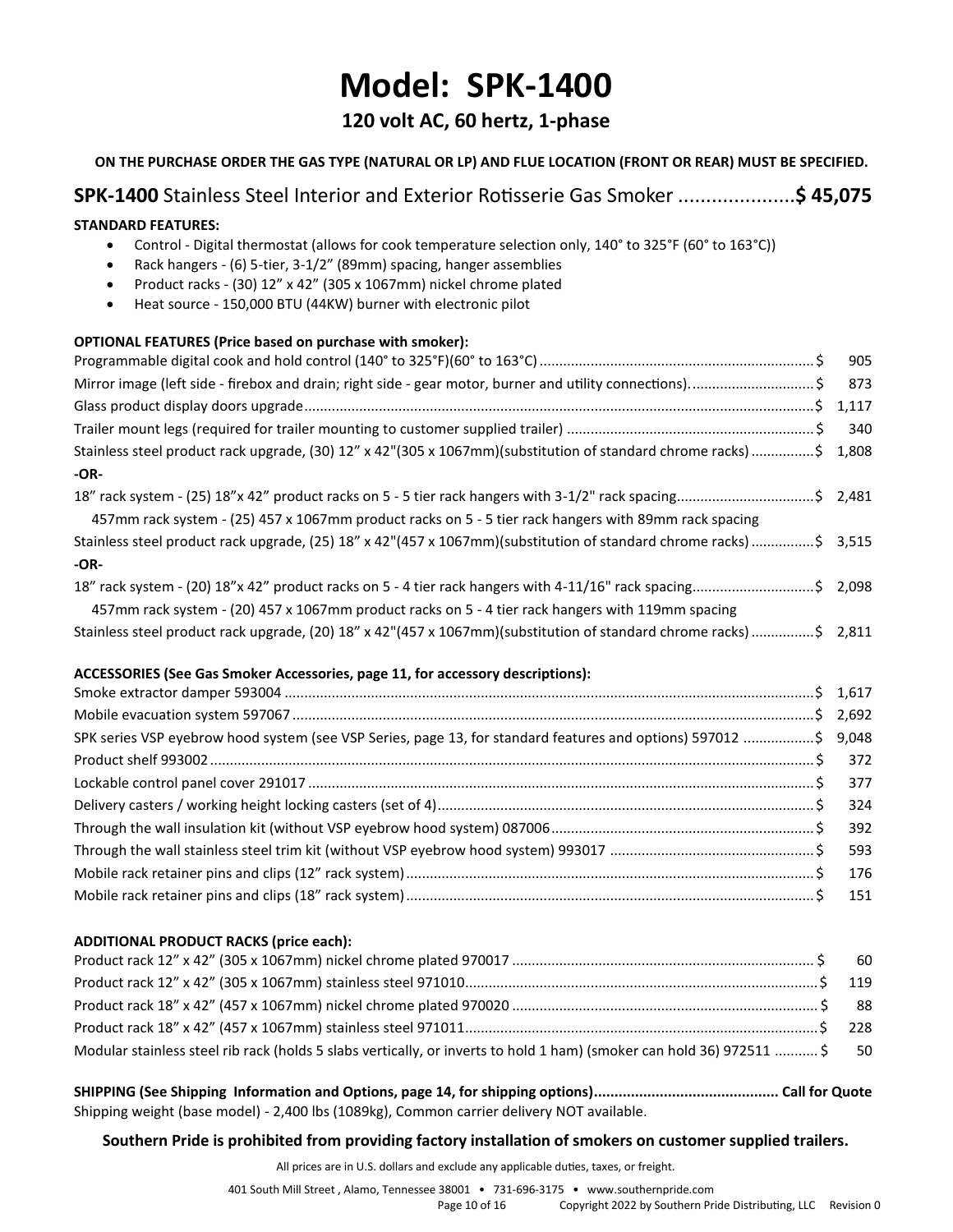## **Gas Smoker Accessories**

### **Refer to model pages for availability.**

**Drain pan with hose for cleaning** - Full size, 6" (152mm) deep polycarbonate pan with a 1" ID ball valve and 10' (3048mm) of hose. The pan is placed under the drain on the smoker and the hose is ran to the grease trap, or to floor drain that runs to a grease trap. This allows the smoker to be cleaned and the dirty water and cleaning solutions to run to the grease trap. **This is only used for cleaning and should not be used to capture hot grease.**

**Smoke extractor damper** - Stainless steel motorized damper that activates when the product door is opened, or when the down arrow is pressed (optional cook and hold control only). The smoke extractor damper works in conjunction with the roof exhaust fan (**not provided**) to pull the smoke out of the smoker as the product doors are being opened.

**Mobile evacuation system** - The system consists of a single speed exhaust fan and adaptor mount for connection to a smoke extractor damper (**not included**). This system allows for a smoke extractor damper and roof fan to be used on a mobile application where a roof is not present to mount the exhaust fan.

**Product** shelf - 12" (305mm) deep stainless steel shelf on the front of the smoker, below the control panel, that allows product or utensils to be placed for easier loading and unloading.

**Lockable control panel cover** - Stainless steel sides with a Plexiglas front and a locking mechanism that allows the cover to be locked to prevent tampering with the control.

**Delivery** casters  $-6$ " (152mm) casters are inserted in place of the smoker's permanent legs and are used to lower the smoker and allow for easier maneuvering during shipping and installation.

**Through the wall insulation kit** - When installing a smoker through a wall of combustible material an insulation kit must be used. The non-combustible ceramic fiber board must be installed between the smoker and the combustible material. The kit consists of 1" (25mm) thick, 8" (203mm) wide, boards that are installed on the top and each side of the smoker.

**Through the wall trim kit** - A stainless steel trim kit that covers the gap between the smoker and the wall on all four sides of the smoker. The trim kit is only for one side of the building; two can be used for the interior and exterior of the building.

**Competition package** - The package consists of a moisture infusion system, gas cut-off switch and charcoal firebox insert. The moisture infusion system is a 3 gallon (11 liter) plastic container that attaches to the back of the smoker and uses a gravity drip system to drip liquid onto the top of the firebox and produce steam. **Only non-flammable liquid should be used.** The gas cut-off switch shuts the gas off to the burner, but still allows the burner blower motor to run and stoke the fire in the firebox. The charcoal firebox insert is a mild steel vented container that allows charcoal to be placed in the firebox.

**Mobile rack retainer pins and clips** - Stainless steel pins and clips are inserted through the each side of the product rack hangers and product racks and hold the product racks in place during transit.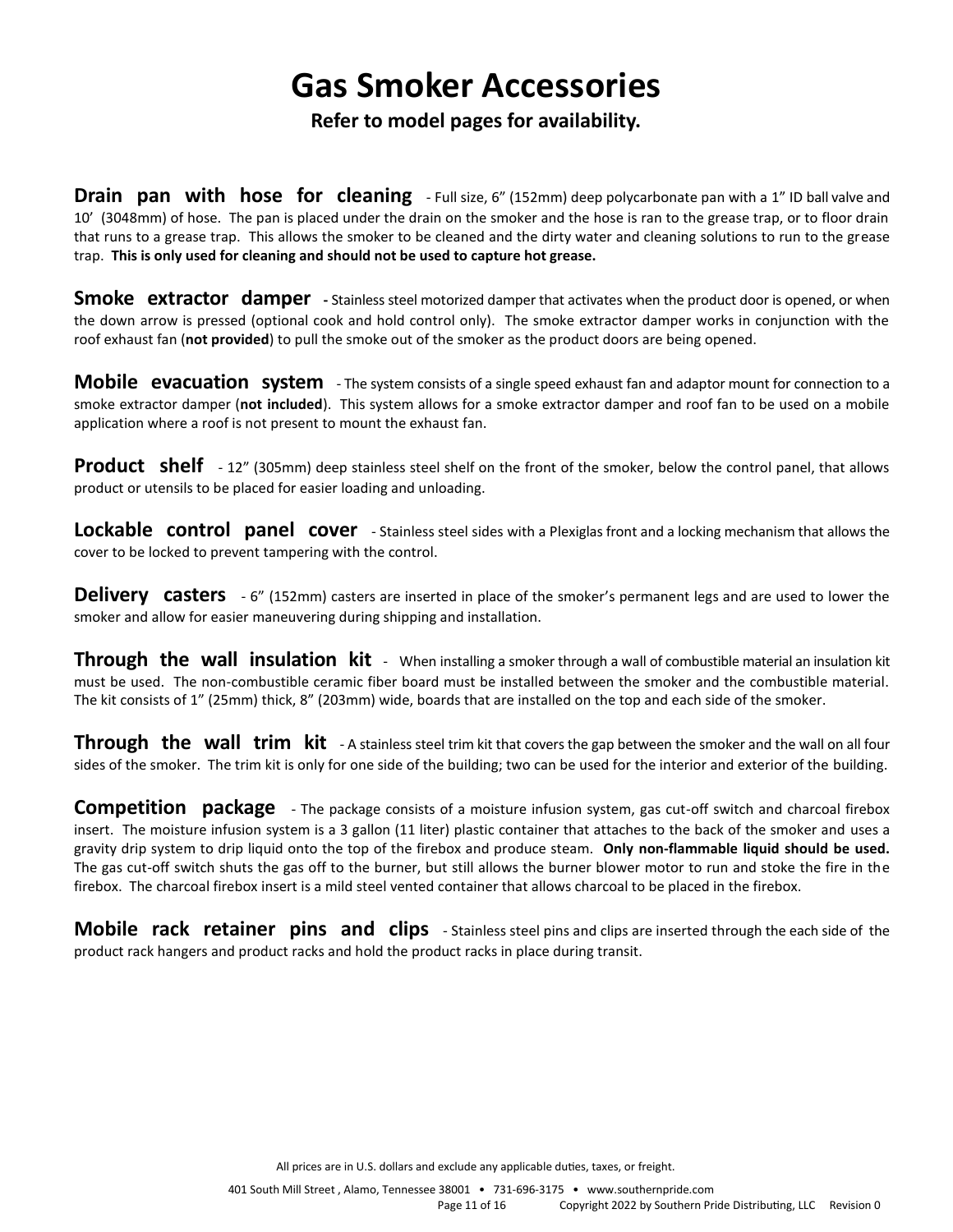# **Rail Trailer Packages and Options**

**TRAILERS ARE ONLY AVAILABLE WITH THE PURCHASE OF A SOUTHERN PRIDE SMOKER.**

| Common carrier shipping weight (base model) - 1,600 lbs (726kg)<br>Crated dimensions - 140"L x 68"W x 89"H (3556 x 1727 x 2261mm), Class 200 |  |
|----------------------------------------------------------------------------------------------------------------------------------------------|--|
|                                                                                                                                              |  |
| Common carrier shipping weight (base model) - 1,800 lbs (816kg)<br>Crated dimensions - 140"L x 68"W x 89"H (3556 x 1727 x 2261mm), Class 200 |  |
| Common carrier shipping weight (base model) - 2,150 lbs (975kg)<br>Crated dimensions - 146"L x 84"W x 95"H (3708 x 2134 x 2413mm), Class 200 |  |

| Shipping weight (base model) - 2,700 lbs (1225kg), Common carrier delivery NOT available. |  |
|-------------------------------------------------------------------------------------------|--|

#### **STANDARD FEATURES:**

- Black paint
- 15" wheels and radial tires
- Dual 40lb LP tank assembly (in open stainless steel box). Single 100lb LP tank on SP-700.

### **OPTIONAL FEATURES (Price based on purchase with trailer):**



**Southern Pride is prohibited from providing factory installation of smokers on customer supplied trailers.**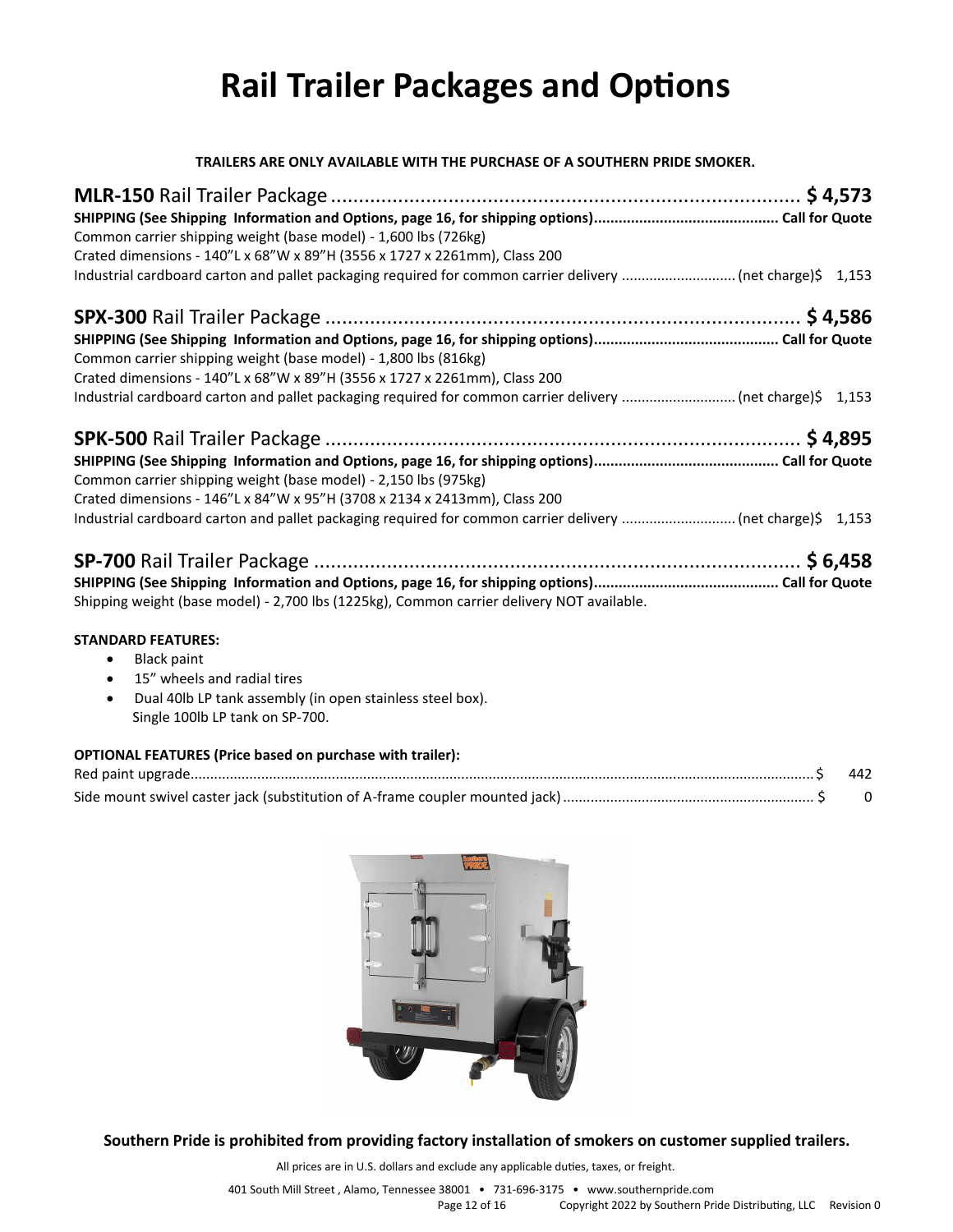# **VSP Series - Eyebrow Ventilation Hood & Fan System**

**ON THE PURCHASE ORDER THE DISCHARGE LOCATION (TOP OR REAR) AND ROOF PITCH OF THE CURB MUST BE SPECIFIED.**

| Common carrier shipping weight: Hood - 200 lbs (91kg), Fan and Curb - 210 lbs (95kg) |  |
|--------------------------------------------------------------------------------------|--|

| Common carrier shipping weight: Hood - 210 lbs (95kg), Fan and Curb - 210 lbs (95kg) |  |
|--------------------------------------------------------------------------------------|--|

| Common carrier shipping weight: Hood - 235 lbs (107kg), Fan and Curb - 210 lbs (95kg) |  |
|---------------------------------------------------------------------------------------|--|

| Common carrier shipping weight: Hood - 260 lbs (118kg), Fan and Curb - 210 lbs (95kg) |  |
|---------------------------------------------------------------------------------------|--|

| <b>SPK-1400</b> Self-Supported Rear Discharge System (Rear Discharge Only) \$ 11,979   |  |
|----------------------------------------------------------------------------------------|--|
|                                                                                        |  |
| Common carrier shipping weight: Hood - 235 lbs (107kg), Fan and Curb - 260 lbs (118kg) |  |

### **REQUIRES SMOKER TO BE FRONT FLUE CONFIGURATION.**

#### **PLEASE REVIEW THE SMOKER'S OWNER'S MANUAL AND VSP SERIES OWNER'S MANUAL FOR IMPORTANT INSTALLATION AND OPERATING INSTRUCTIONS.**

#### **STANDARD FEATURES:**

- UL listed and approved for commercial applications with Southern Pride smokers
- VSP hood
- Hood filters
- 2-speed exhaust fan (1/2 hp, 1320cfm/2000cfm)
- Roof curb (flat or pitched)(15° pitched curb on SPK-1400 self-supported system)
- Vented extension
- Hinge kit
- Grease capture trough
- Connection duct between hood and curb assembly (SPK-1400 self supported system only)

### **OPTIONAL FEATURES:**

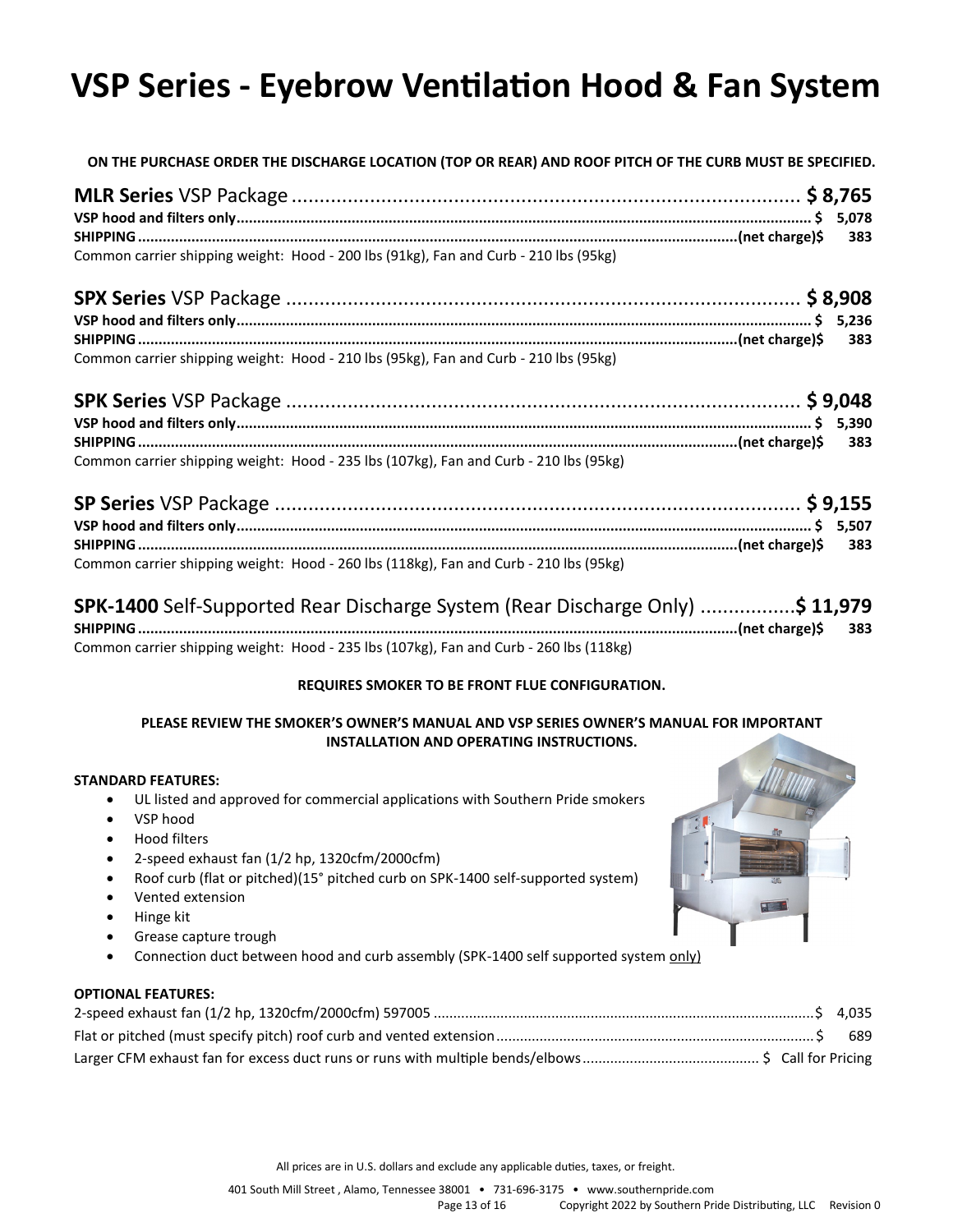# **Shipping Information and Options**

## **Third Party Dedicated Contract Carrier (Curbside Delivery Service)**

All smoker deliveries by Third Party Dedicated Contract Carrier to include delivery to specific "ship to" address. Freight charges will be prepaid and added. Smoker(s) will be unloaded at curbside and permanent legs installed.

**Customer is responsible for receiving the smoker(s), handling beyond curbside, and all utility connections and installation.**

## **Common Carrier**

Unless otherwise stated, Southern Pride will assign a freight company to deliver to specific "ship to" address. Freight charges will be prepaid and added.

 **A crating charge will be added.** (See price list for crating charge for specific model.)

 **Lift gate delivery is available only for models SC-300 and SRG-400** and must be requested when order is placed. A \$60 fee is applied to all lift gate orders.

**Customer is responsible for receiving, unloading and setting the smoker in place and all utility connections and installation.**

## **Customer Arranged Freight**

Customer would be responsible for making all arrangements for a freight company to pick the smoker up at Southern Pride's factory in Alamo, TN and for all freight charges.

 **A crating charge will be added.** (See price list for crating charge for specific model.)

**Customer is responsible for receiving and unloading the smoker and all utility connections and installation.** 

### **Customer pick up at Southern Pride Factory in Alamo, TN**

Southern Pride will set the smoker on customer's trailer **only**. It is the customer's responsibility to secure the smoker on their trailer. Any additional services provided by Southern Pride would be charged at a rate of \$125.00 per man hour plus material. **Customer is responsible for any freight damage, unloading, setting the smoker in place and all utility connections and installation.**

**\* Southern Pride recommends smokers be secured to transporter with chains & booms (binders). NO ratchet straps. NO chains or straps over the top of smoker.**

## **Damaged Goods**

Thoroughly inspect the shipment immediately upon arrival. If goods are received in damaged condition, it is important you notify the carrier and insist on a notation of the damage on the freight bill. Without this notation, no claim can be enforced against the carrier. If the damage is extensive, it might be necessary to refuse the shipment and have it returned to Southern Pride. If concealed damage is discovered, notify the carrier as soon as possible and request an inspection. Unless you do this, the carrier will not entertain any claim for damage. If you give the carrier a clear receipt for goods that have been damaged in transit, you do so at your own risk and expense.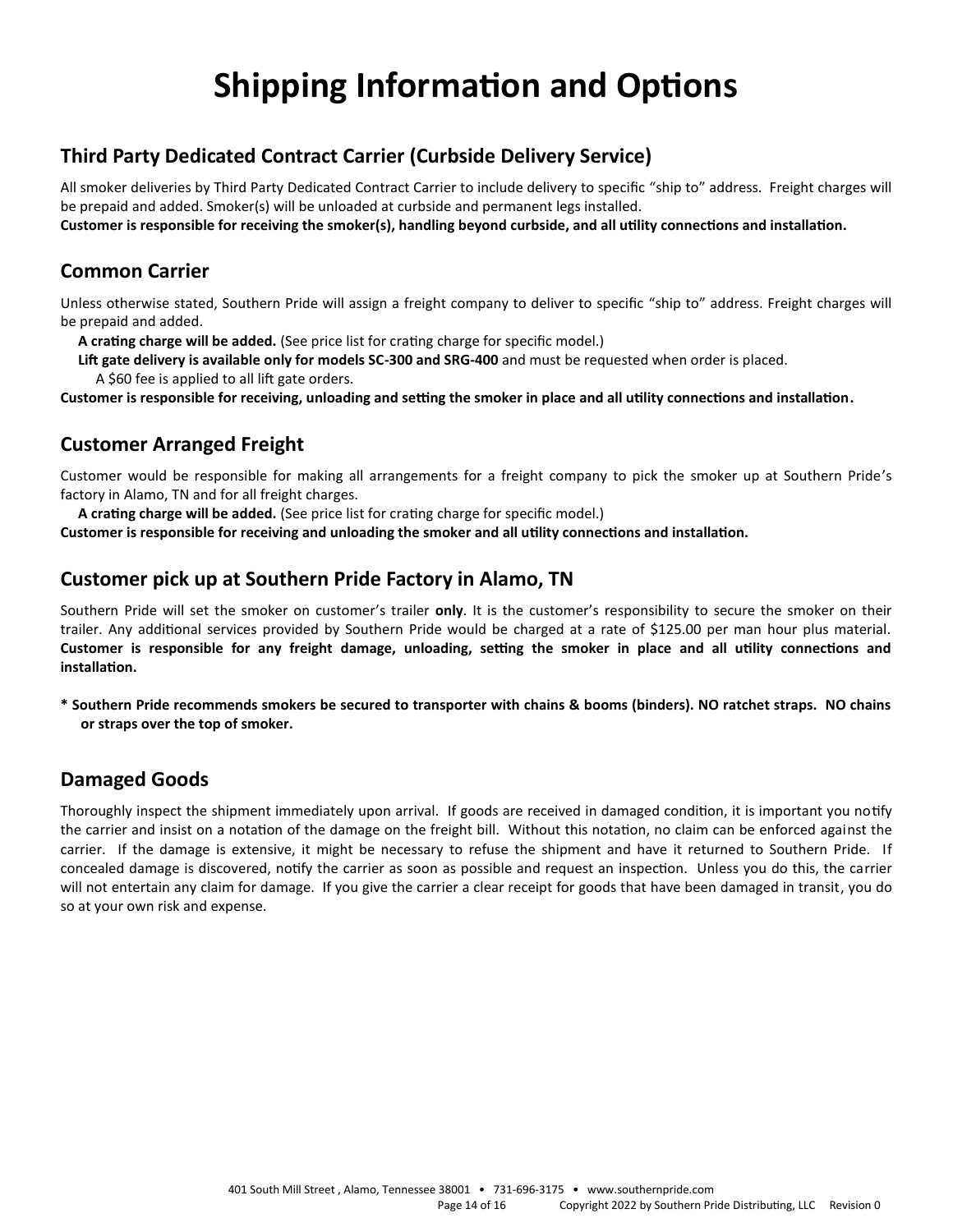## **Sales Terms and Conditions**

PLEASE READ THE FOLLOWING TERMS AND CONDITIONS CAREFULLY. IV. LIMITATION OF LIABILITY: SELLER WILL NOT BE LIABLE UNDER ANY THEY MATERIALLY AFFECT THE PARTIES' OBLIGATIONS. SELLER WILL CIRCUMSTANCES FOR ANY INCIDENTAL, CONSEQUENTIAL OR SPECIAL ACCEPT ORDERS AND DO BUSINESS ONLY ON THE TERMS AND DAMAGES, INCLUDING WITHOUT LIMITATION ANY LOST PROFITS OR **CONDITIONS ON THIS FORM.**

**I. ACCEPTANCE AND AGREEMENT:** The provisions on the face of the Southern Pride Distributing, LLC (the "Seller") acknowledgment and these Terms and Conditions of Sale constitute the entire agreement between Seller and the customer (the "Customer") with respect to the purchase and sale of the products covered hereby (the "Products"), and supersede Customer's purchase order and all other communication between the parties, whether written or oral. No purported modification or waiver of the provisions hereof shall be binding on Seller for any reason of purpose unless contained in writing signed by an authorized representative of Seller.

**II. LIMITED WARRANTY:** Southern Pride Distributing, LLC. warrants to the original purchaser that any original part found to be defective in material or workmanship will, at Southern Pride Distributing's option, subject to provisions hereinafter stated, be replaced with a new or rebuilt part. The labor warranty, provided only in the U.S.A., remains in effect one (1) year from installation or fifteen (15) months from the shipping date, whichever occurs first. Southern Pride Distributing will bear normal labor charges performed by an authorized Southern Pride Distributing service agent during standard business hours, and excluding overtime, holiday rates or any additional fees. The parts warranty remains in effect for one (1) year from installation or fifteen (15) months from the shipping date, whichever occurs first. All warranty parts ship via standard ground delivery service.

The warranty does not cover the following:

- Improper installation, delivery or maintenance.
- Failure of the Product if it is abused, misused, or used for other than the intended purpose.
- Products which are not defective or broken, or which are working as described in the Owner's Manual.
- Damage to the Product caused by accident, fire, floods or acts of God.
- Damage caused by services performed by unauthorized service companies.
- Service calls to correct the installation of your Product or to instruct you how to use your Product.
- Expenses for making the Product accessible for servicing.
- Replacement of consumable parts; belts, gaskets, light bulbs, etc.

**III. NO IMPLIED WARRANTY, REPRESENTATION OR CONDITION:** To the extent permitted by law, neither Southern Pride nor any company/ individual affiliated with it, makes any warranties, representations, conditions or promises express or implied as to the quality, performance or freedom from defect of the Products covered by these warranties other than those set forth above, and NO STATUTORY OR IMPLIED WARRANTIES OR CONDITIONS OF MERCHANTABILITY OR APPLICABLE PERIOD OF WARRANTY SET FORTH ON THIS PAGE. THE PURCHASER'S ONLY REMEDIES IN CONNECTION WITH THE BREACH OR PERFORMANCE OF ANY WARRANTY ON THE PRODUCTS ARE THOSE SET FORTH ON THIS PAGE. IN NO EVENT WILL SOUTHERN PRIDE OR ANY COMPANY/INDIVIDUAL AFFILIATED WITH IT BE LIABLE FOR INCIDENTAL OR CONSEQUENTIAL DAMAGES. In no event shall Sothern Pride be liable for loss of use, loss of revenue or profit, or loss of product, or for any indirect, incidental or consequential damages.

LABOR COSTS, ARISING FROM THE SALE, USE OR INSTALLATION OF THE PRODUCTS, FROM THE PRODUCTS BEING INCORPORATED INTO OR BECOMING A COMPONENT OF ANOTHER PRODUCT OR FROM ANY OTHER CAUSE WHATSOEVER, WHETHER BASED ON WARRANTY (EXPRESSED OR IMPLIED) OR OTHERWISE BASED ON CONTRACT, ON TORT OR ANY OTHER THEORY OF LIABILITY, AND REGARDLESS OF ANY ADVICE OR REPRESENTATIONS NOT IN WRITING THAT MAY HAVE BEEN RENDERED BY SELLER CONCERNING THE SALE, USE OR INSTALLATION OF THE PRODUCTS. In the event the above warranty fails to correct the purchaser's problems caused by defects in workmanship and/or materials, purchaser's exclusive remedy shall be limited to payment by Southern Pride of actual damages in an amount not to exceed the amount paid for the product.

**V. DELAYS BEYOND THE CONTROL OF THE SELLER:** Seller shall have no liability as a result of any delay or failure to manufacture, ship or deliver any Products to Customer if such delay or failure is directly or indirectly caused by fire, flood, strike, or other labor dispute, accident, inadequate transportation, shortage of labor, material or supplies, or due to regulations, priorities or orders of any governmental authority or due to any other cause, whether or not similar to the foregoing, beyond the reasonable control of Seller.

**VI. CANCELLATION/CHANGE ORDERS:** Seller must receive written notification of all cancellations and changes on in-house orders within 48 hours from date of order acknowledgment. Customer will be responsible for outgoing and return freight charges on orders shipped prior to the receipt by Seller of a written notice of cancellation or order change. Cancellation of Customer's order will be subject to Customer's payment of Seller's 20% cancellation charges, which shall include all reasonable costs incurred by Seller in preparing to meet Customer's anticipated delivery schedule, including without limitation commitments made by Seller to its suppliers, and the cost of inventory (raw materials, work-in-process and finished goods) allocated to Customer's order. Change orders will be billed in fifteen minute increments at a rate of \$75.00 per hour for both administrative and any applicable production labor required to accommodate the change order, plus any applicable component part cost, any change to order will incur a minimum \$50.00 processing fee.

(Continued on next page)